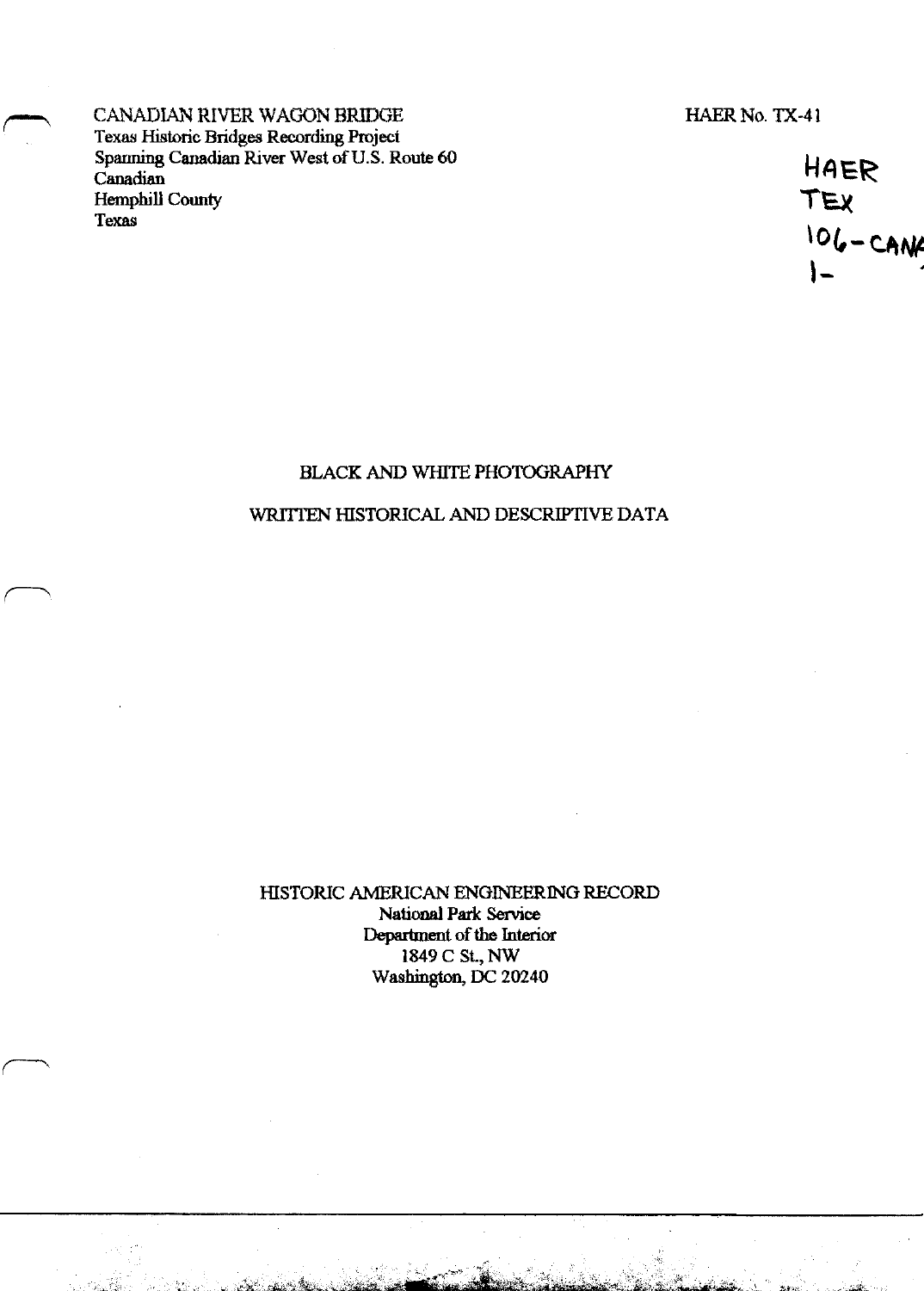### HISTORIC AMERICAN ENGINEERING RECORD

#### CANADIAN RIVER WAGON BRIDGE

HAER No. TX-41

Location:

Date of Construction:

Designer:

Builder:

Present Owner:

Present Use:

Significance:

Spanning Canadian River west of U.S. Route 60, Canadian, Hemphill County, Texas. UTM: 14/376280/3977150 USGS: Canadian East, Texas, quadrangle (1972).

TEX<br>106-CANA

#### 1915-1916.

Canton Bridge Company, Canton, Ohio (Kansas City branch).

Canton Bridge Company, Canton, Ohio (Kansas City branch).

Hemphill County.

Carries natural gas pipeline.

This 3,255'-0"-long structure is the longest pin-connected bridge in Texas, and was the state's longest metal truss bridge prior to the completion of the Rainbow Bridge connecting Orange and Port Arthur in 1938. Two previous bridges at this site built in 1888 and 1889 were washed away by floods, and after some delays, voters finally approved a 1915 initiative to build a more permanent crossing of the river. The structure completed in 1916 included seventeen 155'-0" long and 27-0" high pinconnected Parker through trusses for a 2,635'-0" total length. The 16'-0" roadway rested atop concrete piers with steel footings driven 65'-0" into the riverbed. When high water widened the river in 1923, the county paid the Austin Bridge Company of Dallas to provide four additional Parker through trusses with the same dimensions and the same substructure. This increased the bridge's length by 620'-0". By the 1950s, the 16'-0" roadway had become too narrow to safely carry passing traffic. In 1953, a new \$1 million concrete and steel structure, built with state highway funds by the Austin Bridge Company of Dallas, bypassed the original bridge. Today, the Canadian River